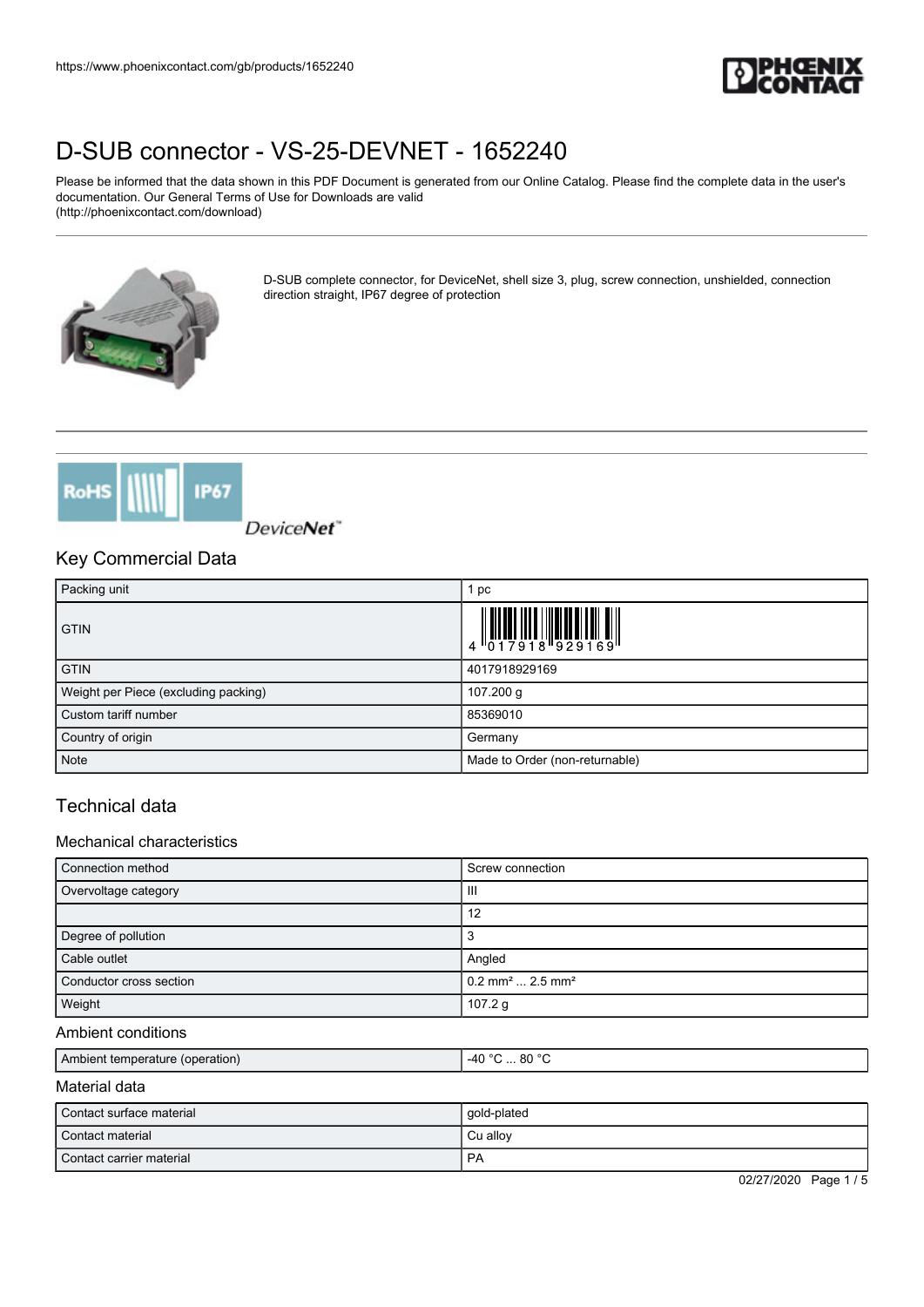

## Technical data

#### Material data

| ו∩⊢<br>:i iai<br>___ |  |
|----------------------|--|
|                      |  |

#### Electrical characteristics

| Number of positions   | ວ     |
|-----------------------|-------|
| Rated current         | 8 A   |
| Overvoltage category  | Ш     |
| Degree of pollution   | 3     |
| Rated voltage (III/3) | 250 V |

### Standards and Regulations

| Flammability rating according to UL 94 | V <sub>0</sub>                                                                                                                                                                                                                                                                                                                                                                                                                                    |
|----------------------------------------|---------------------------------------------------------------------------------------------------------------------------------------------------------------------------------------------------------------------------------------------------------------------------------------------------------------------------------------------------------------------------------------------------------------------------------------------------|
| Safety note                            | WARNING: The connectors may not be plugged in or disconnected<br>under load. Ignoring the warning or improper use may damage persons<br>and/or property.                                                                                                                                                                                                                                                                                          |
|                                        | • WARNING: Commission properly functioning products only. The<br>products must be regularly inspected for damage. Decommission<br>defective products immediately. Replace damaged products. Repairs<br>are not possible.                                                                                                                                                                                                                          |
|                                        | • WARNING: Only electrically qualified personnel may install and<br>operate the product. They must observe the following safety notes.<br>The qualified personnel must be familiar with the basics of electrical<br>engineering. They must be able to recognize and prevent danger. The<br>relevant symbol on the packaging indicates that only personnel familiar<br>with electrical engineering are allowed to install and operate the product. |
|                                        | • The products are suitable for applications in plant, controller, and<br>electrical device engineering.                                                                                                                                                                                                                                                                                                                                          |
|                                        | • When operating the connectors in outdoor applications, they must be<br>separately protected against environmental influences.                                                                                                                                                                                                                                                                                                                   |
|                                        | • Assembled products may not be manipulated or improperly opened.                                                                                                                                                                                                                                                                                                                                                                                 |
|                                        | . Only use mating connectors that are specified in the technical data<br>of the standards listed (e.g. the ones listed in the product accessories<br>online at phoenixcontact.com/products).                                                                                                                                                                                                                                                      |
|                                        | • When using the product in direct connection with third-party<br>manufacturers, the user is responsible.                                                                                                                                                                                                                                                                                                                                         |
|                                        | • For operating voltages > 50 V AC, conductive connector housings must<br>be grounded                                                                                                                                                                                                                                                                                                                                                             |
|                                        | • Only use tools recommended by Phoenix Contact                                                                                                                                                                                                                                                                                                                                                                                                   |
|                                        | • The installation notes/Design In documents online on the download<br>page at phoenixcontact.com/products must be observed for this product.                                                                                                                                                                                                                                                                                                     |
|                                        | • Use a protective cap to protect connectors that are not in use. The<br>suitable accessories are available online in the accessory section of the<br>product at phoenixcontact.com/products                                                                                                                                                                                                                                                      |
|                                        | • Operate the connector only when it is fully plugged in and interlocked.                                                                                                                                                                                                                                                                                                                                                                         |
|                                        | • Operate the connector only when it is fully plugged in.                                                                                                                                                                                                                                                                                                                                                                                         |
|                                        | • Ensure that when laying the cable, the tensile load on the connectors<br>does not exceed the upper limit specified in the standards.                                                                                                                                                                                                                                                                                                            |
|                                        | • Observe the minimum bending radius of the cable. Lay the cable<br>without twisting it.                                                                                                                                                                                                                                                                                                                                                          |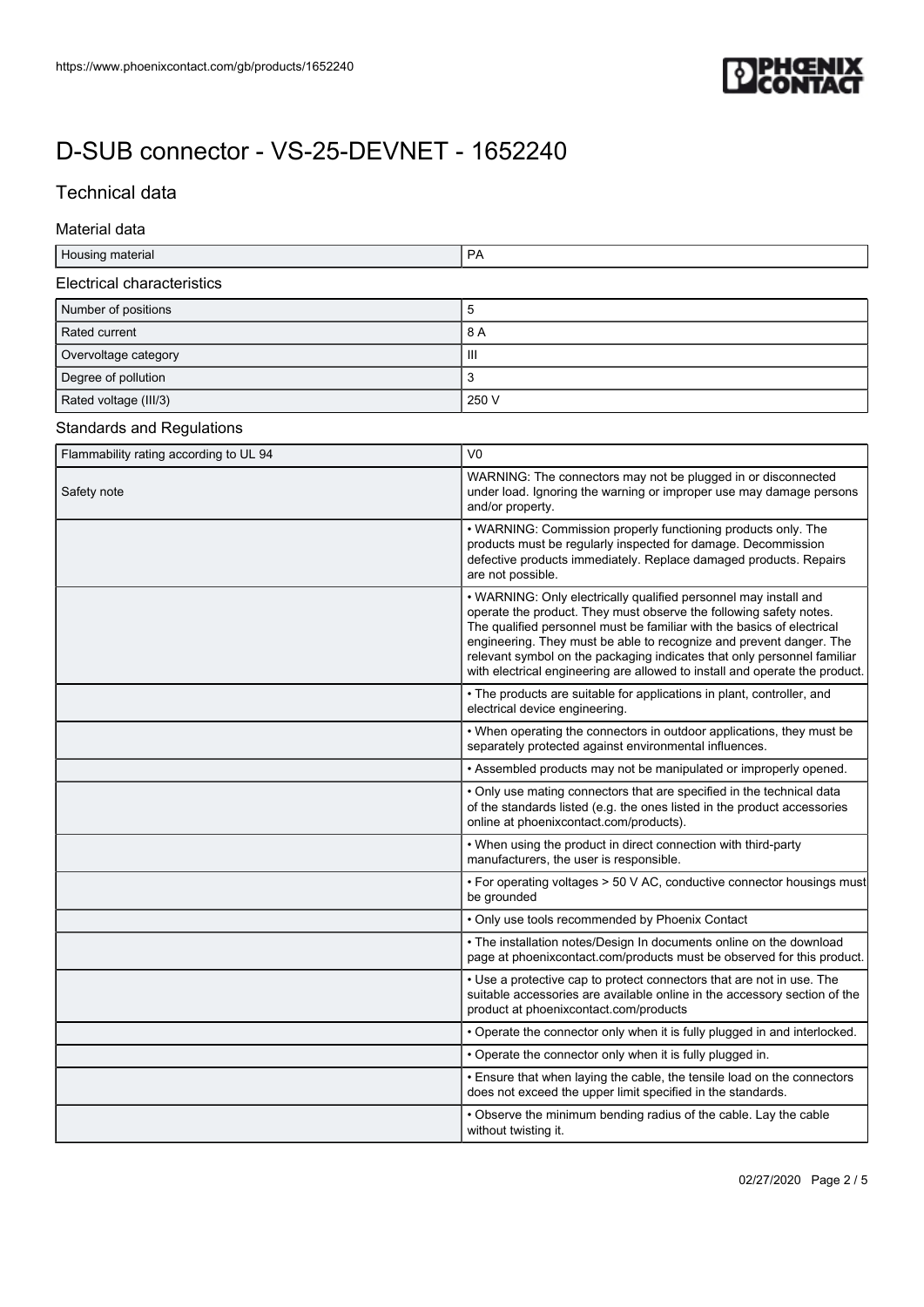

# Technical data

#### Standards and Regulations

|                                         | • VDE 0100/1.97 § 411.1.3.2 and DIN EN 60 204/11.98 § 14.1.3 are<br>applicable when combining several circuits in a cable and/or connector |
|-----------------------------------------|--------------------------------------------------------------------------------------------------------------------------------------------|
| <b>Environmental Product Compliance</b> |                                                                                                                                            |
|                                         | Lead 7439-92-1                                                                                                                             |
| China RoHS                              | Environmentally Friendly Use Period = 50                                                                                                   |
|                                         | For details about hazardous substances go to tab "Downloads",<br>Category "Manufacturer's declaration"                                     |

# Drawings



#### D-SUB connector

## **Classifications**

## eCl@ss

| eCl@ss 4.0 | 27260700<br>. |
|------------|---------------|
| eCl@ss 4.1 | 27260700      |

02/27/2020 Page 3 / 5

#### Dimensional drawing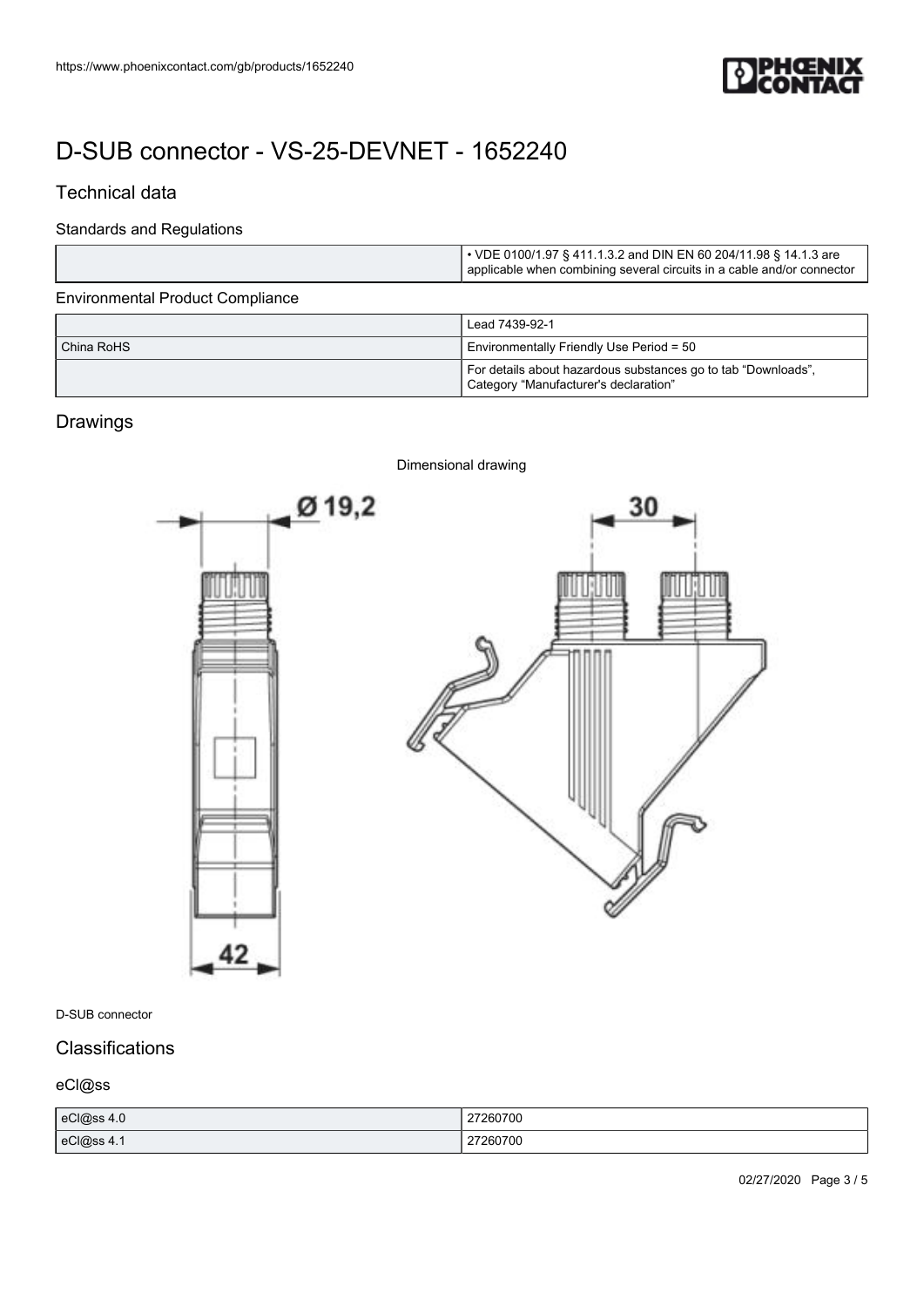

## **Classifications**

## eCl@ss

| eCl@ss 5.0 | 27260700 |
|------------|----------|
| eCl@ss 5.1 | 27261200 |
| eCl@ss 6.0 | 27261200 |
| eCl@ss 7.0 | 27440302 |
| eCl@ss 8.0 | 27440302 |
| eCl@ss 9.0 | 27440302 |

#### ETIM

| <b>ETIM 2.0</b> | EC000437 |
|-----------------|----------|
| <b>ETIM 3.0</b> | EC000437 |
| <b>ETIM 4.0</b> | EC000437 |
| <b>ETIM 5.0</b> | EC001132 |
| <b>ETIM 6.0</b> | EC001132 |
| <b>ETIM 7.0</b> | EC001132 |

#### UNSPSC

| <b>UNSPSC 6.01</b>   | 31261501 |
|----------------------|----------|
| <b>UNSPSC 7.0901</b> | 31261501 |
| UNSPSC 11            | 31261501 |
| <b>UNSPSC 12.01</b>  | 31261501 |
| UNSPSC 13.2          | 39121522 |
| UNSPSC 18.0          | 39121522 |
| UNSPSC 19.0          | 39121522 |
| UNSPSC 20.0          | 39121522 |
| <b>UNSPSC 21.0</b>   | 39121522 |

# Approvals

### Approvals

Approvals

EAC

#### Ex Approvals

### Approval details

 $E = 5.01687$ 

02/27/2020 Page 4 / 5